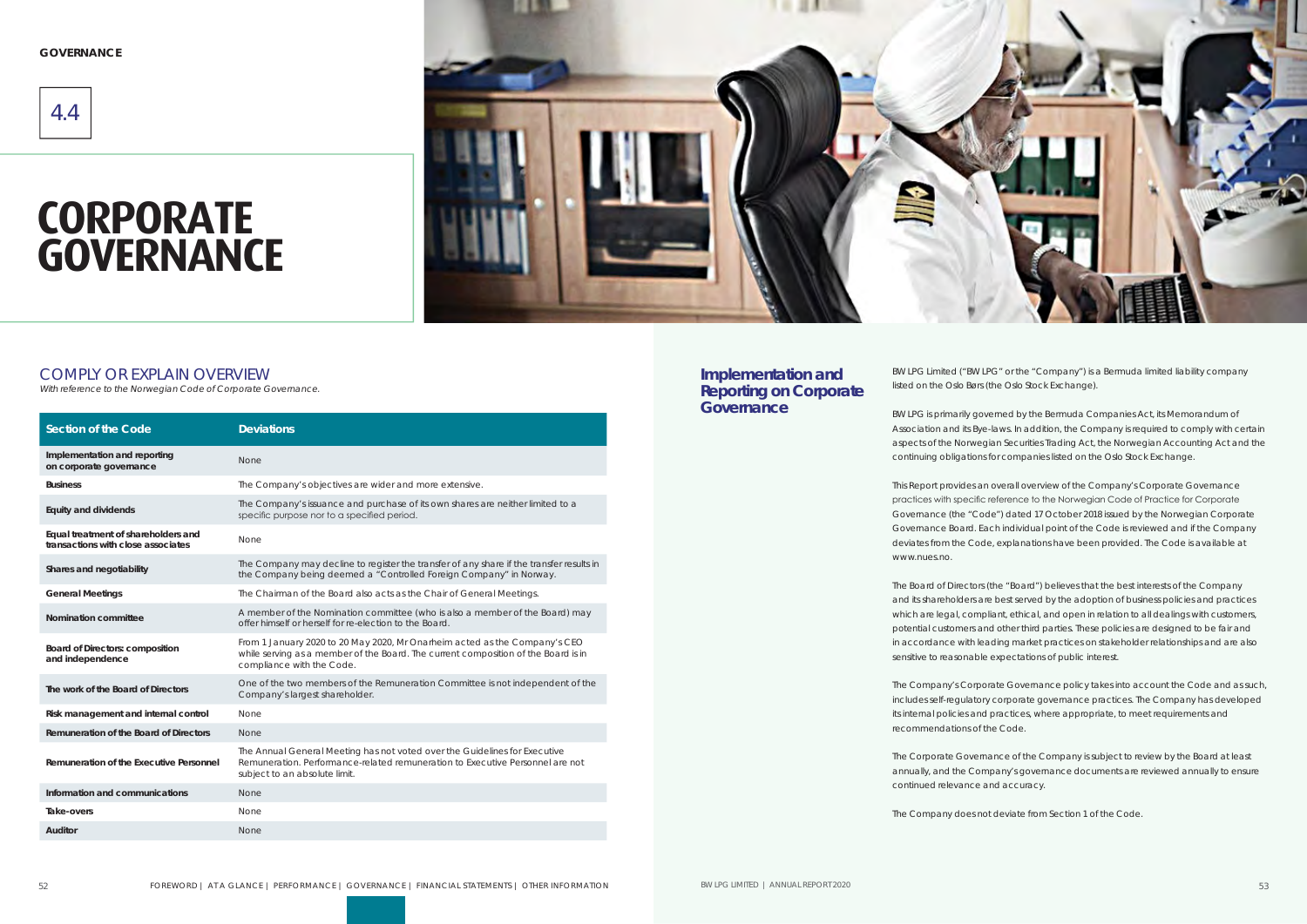

The Company's business and objectives are described in the Company's Memorandum **The Business Equal Treatment of**  of Association. In accordance with common practice for Bermuda companies, the description of the Company's objectives is wider and more extensive than recommended in the Code. This represents a deviation from Section 2 of the Code.

> The Board leads the Company's strategic planning and makes decisions and defines clear objectives, strategies and risk profile that forms the basis for the Company's Executive Personnel to prepare and carry out investments and structural measures to create value for the shareholders. The Company's objectives, strategies and risk profiles are evaluated at least once yearly.

The Company's objectives and main strategies are described in the Annual Report.

The Company has implemented corporate values, ethical guidelines and guidelines for corporate social responsibility which reflect how the Company integrates considerations related to its stakeholders into its value creation. These values and guidelines are described in the Company's Code of Ethics and Business Conduct and internal policies.

The Company has one class of shares. Each share in the Company carries one vote, and all shares carry equal rights, including the right to participate in general meetings. All shareholders will be treated on an equal basis, unless there is just cause for treating them

differently.

Pursuant to Bermuda law and common practice for Bermuda incorporated companies, the shareholders of the Company do not have pre-emption rights in share issues unless otherwise resolved by the Company. Any decision to issue shares without pre-emption rights for existing shareholders will be justified in the common interest of the company and the shareholders. In the event that the Company carries out a share issue without pre-emption rights for existing shareholders, then the justification will be publicly disclosed in a stock exchange announcement issued in connection with the share issue.

Any transactions the Company carries out in its own shares will be carried out either through the Oslo Stock Exchange or with reference to prevailing stock exchange prices if carried out in another way. If there is limited liquidity in the Company's shares, the Company will consider other ways to ensure equal treatment of shareholders.

In cases of transactions between the Company and a shareholder, a shareholder's parent company, Director, Officer or Executive Personnel of the Company or persons closely related to any such parties, or with another company in the same group, which are not immaterial for either the Company or the close associate involved, the Board will obtain a valuation from an independent third party.

The Company does not deviate from Section 4 of the Code.

In general, the shares in the Company are freely transferable. However, the Board may decline to register the transfer of any share, where such transfer would, in the opinion of the Board, likely result in 50% or more of the aggregate issued and outstanding share capital of the Company being held or owned directly or indirectly by individuals or legal persons resident for tax purposes in Norway, or alternatively, such shares being effectively connected to a Norwegian business activity, or the Company otherwise being deemed a "Controlled Foreign Company" as such term is defined pursuant to Norwegian tax legislation. The purpose of this provision is to avoid the Company being deemed a Controlled Foreign Company pursuant to Norwegian tax rules. This represents a deviation from Section 5 of the Code.

The Annual General Meeting of the Company will normally take place on or before 31

May each year.

The Company encourages all shareholders to participate in and to vote at General Meetings. In order to facilitate shareholder participation, the Board ensures that:

• the resolutions and supporting documentation, if any, will be sufficiently detailed, comprehensive and specific to allow shareholders to understand and form a view on matters that are to be considered at the General Meeting;

The Board regularly evaluates the Company's capital requirements to ensure that the Company has a capital structure which is appropriate for its objectives, strategy and risk profile.

The Board has decided on a dividend policy for the Company to provide a degree of predictability and transparency on the determination of dividend payouts to shareholders. The policy highlights that when determining the quarterly dividend level, the Board will target a payout ratio of 50% of net profits after tax, and will take into consideration appropriate limits on leverage, capital expenditure plans, financing requirements and anticipated cash flows. The dividend policy details can be found on the Company's website. In addition to cash dividends, the Company may buy back shares as part of its total distribution of capital to shareholders. Under the Bye-laws of the Company, the Board of Directors may declare dividends and distributions without the approval of the shareholders in general meetings. Dividend payouts which are approved at the Board Meetings of the Company are made in accordance with the dividend policy.

Pursuant to Bermuda law and in accordance with common practice for Bermuda incorporated companies, the Board has authority to issue any authorised unissued shares in the Company on such terms and conditions as it may decide and may exercise all powers of the Company to purchase the Company's own shares. The powers of the Board to issue and purchase shares are neither limited to specific purposes nor to a specified period as recommended in the Code. This represents a deviation from Section 3 of the Code.

# **Shareholders and Transactions with Close Associates**

**Shares and Negotiability**

## **Equity and Dividends**

**General Meetings** (Continued on P56)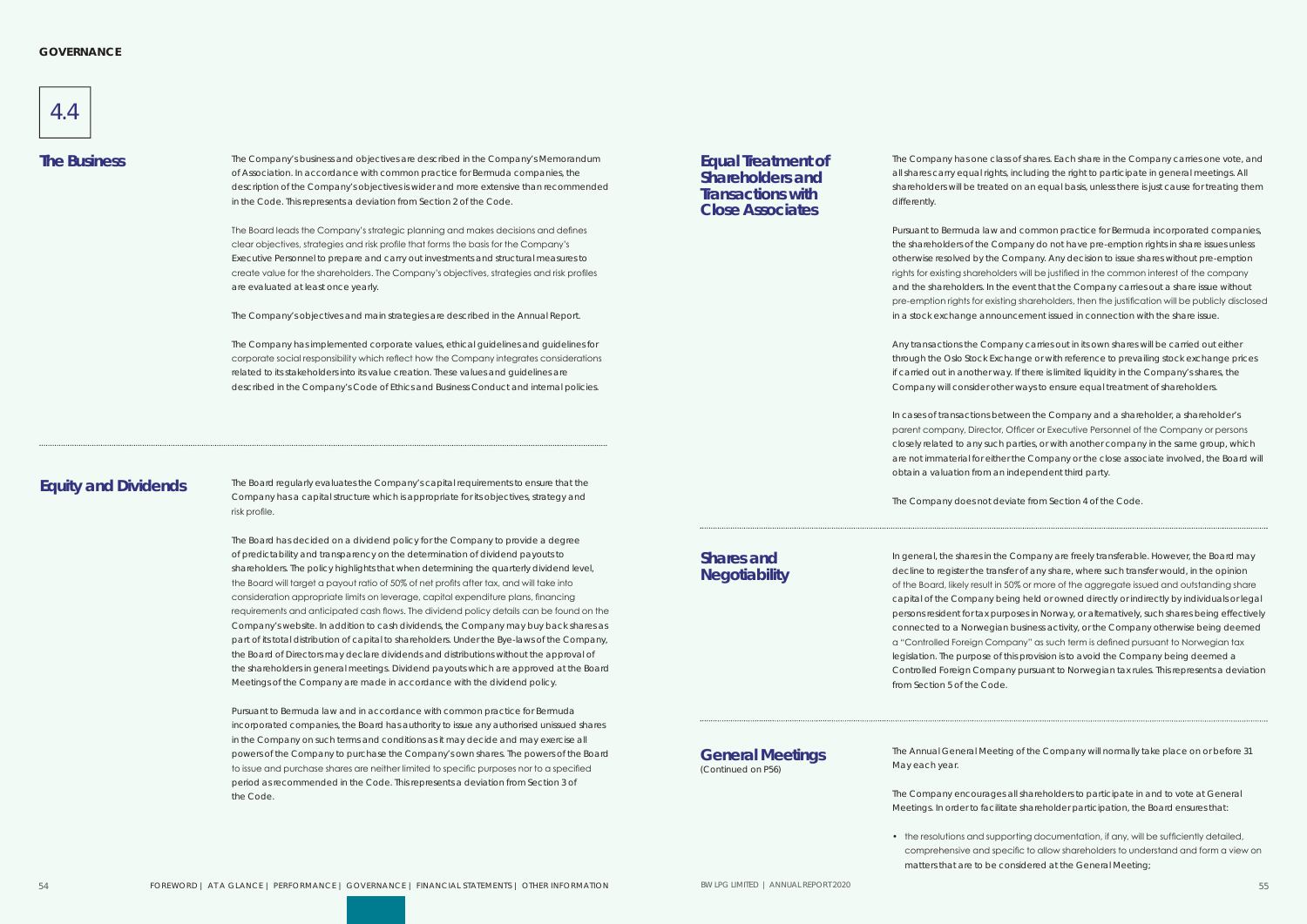

- the registration deadline, if any, for shareholders to participate at the General (Continued from P55) Meeting will be set as closely to the date of the General Meeting as practically (Continued from P56) possible and permissible under the provision in the Bye-laws;
	- the shareholders will have the opportunity to vote on each individual matter, including on each candidate nominated for election to the Company's Board and Committees (if applicable); and
	- the members of the Board, the chairman of the nomination committee and the auditor (where attendance is regarded as essential) will be present at the General Meeting.

Shareholders who cannot be present at the General Meeting will be given the opportunity to vote by proxy or to participate by using electronic means. The Company will in this respect:

- provide information on the procedure for attending by proxy in the notice;
- nominate a person who will be available to vote on behalf of shareholders as their proxy; and
- prepare a proxy form which will, insofar as this is possible, be formulated in such a manner that the shareholder can vote on each item that is to be addressed and vote for each of the candidates that are nominated for election.

Pursuant to common practice for Bermuda incorporated companies, the Company's Bye-laws stipulate that the Chairman of the Board will chair the General Meeting unless otherwise agreed by a majority of those shares represented at the meeting. In this respect, the Company deviates from Section 6 of the Code. However, there will be routines to ensure that an independent person is available to chair the General Meeting or a particular agenda with regards to any matters related to the Chairman.

**Nomination Committee** a broad range of shareholder interests. In accordance with the recommendations of (Continued from P56) the Code, the Nomination Committee does not include the Company's Chief Execution the Code, the Nomination Committee does not include the Company's Chief Executive Officer or any other Executive Personnel of the Company. A majority (two of the three members) of the Company's Nomination Committee are not members of the Board. Pursuant to the Nomination Committee guidelines, a member of the Board who is also a member of the Nomination Committee may offer himself for re-election to the Board. This represents a deviation from Section 7 of the Code.

The minutes of the Annual General Meeting will be published on the Company's website no later than three business days after the date of the meeting, and a printed version can be made available upon request.

# **General Meetings**

The Company has a Nomination Committee appointed by the General Meeting with a Chairman elected by the General Meeting. The Nomination Committee is laid down in the Company's Bye-laws with guidelines approved at the Annual General Meeting.

The Nomination Committee has the responsibility of proposing candidates for election to the Board and the Nomination Committee, and proposing remuneration to be paid to members of these bodies. The Nomination Committee is available for contact with shareholders and maintains regular contact with the Board and the Company's Executive Personnel. As part of its work in proposing candidates for election to the Board and the Nomination Committee, the Nomination Committee will justify its recommendations for each candidate separately and strive to consult with relevant shareholders concerning proposals for appointment of candidates.

The members of the Nomination Committee have been selected to take into account

# **Nomination Committee**

The Company believes that this arrangement works well in practice as, both the Board and Nomination Committee comprise a majority of independent members who vote independently, as shareholders have full access to the Nomination Committee, and as it is believed that there are benefits in having a common representative across both groups who can give insight to the Nomination Committee on board dynamics.

An up-to-date composition of the Nomination Committee is available on the Company's website and the Company will provide shareholders with any deadlines for submitting proposals for candidates to the Nomination Committee.

(Continued on P57)

The composition of the Board represents a broad cross-section of the Company's shareholders, which ensures that they can meet the Company's need for expertise, capacity, diversity and independence. In the period from 1 January 2020 to 20 May 2020, Mr Onarheim acted as the Company's CEO while serving as a member of the Board. This represents a deviation from the Code that the Board should not include Executive Personnel. Following the AGM on 20 May 2020, Mr Onarheim stepped down from the Board and continued as the Company's CEO. Accordingly, the Board currently consists of five members, who continue to work together as a team to exercise proper supervision on the management of the Company. The majority (four of the five members) are independent of the Company's largest shareholder, the Executive Personnel, and material business connections of the Company. The Board currently does not include any Executive Personnel. The general meeting elects the chairman of the Board.

Members of the Board will serve for a term of two years, after which they would be re-evaluated before being considered for re-election. The value of continuity will be balanced against the need for renewal and independence. Where a member of the Board has served for a prolonged continuous period, consideration will be given as to whether the individual Board member in question is still considered independent of the Company's Executive Personnel.

Up-to-date information of the Board, the expertise of the Board members and the members which are considered independent is available on the Company's website and in the Annual Report.

Members of the Board are welcome to own shares in the Company.

The Company does not deviate from Section 8 of the Code.

#### **Board of Directors: Composition and Independence**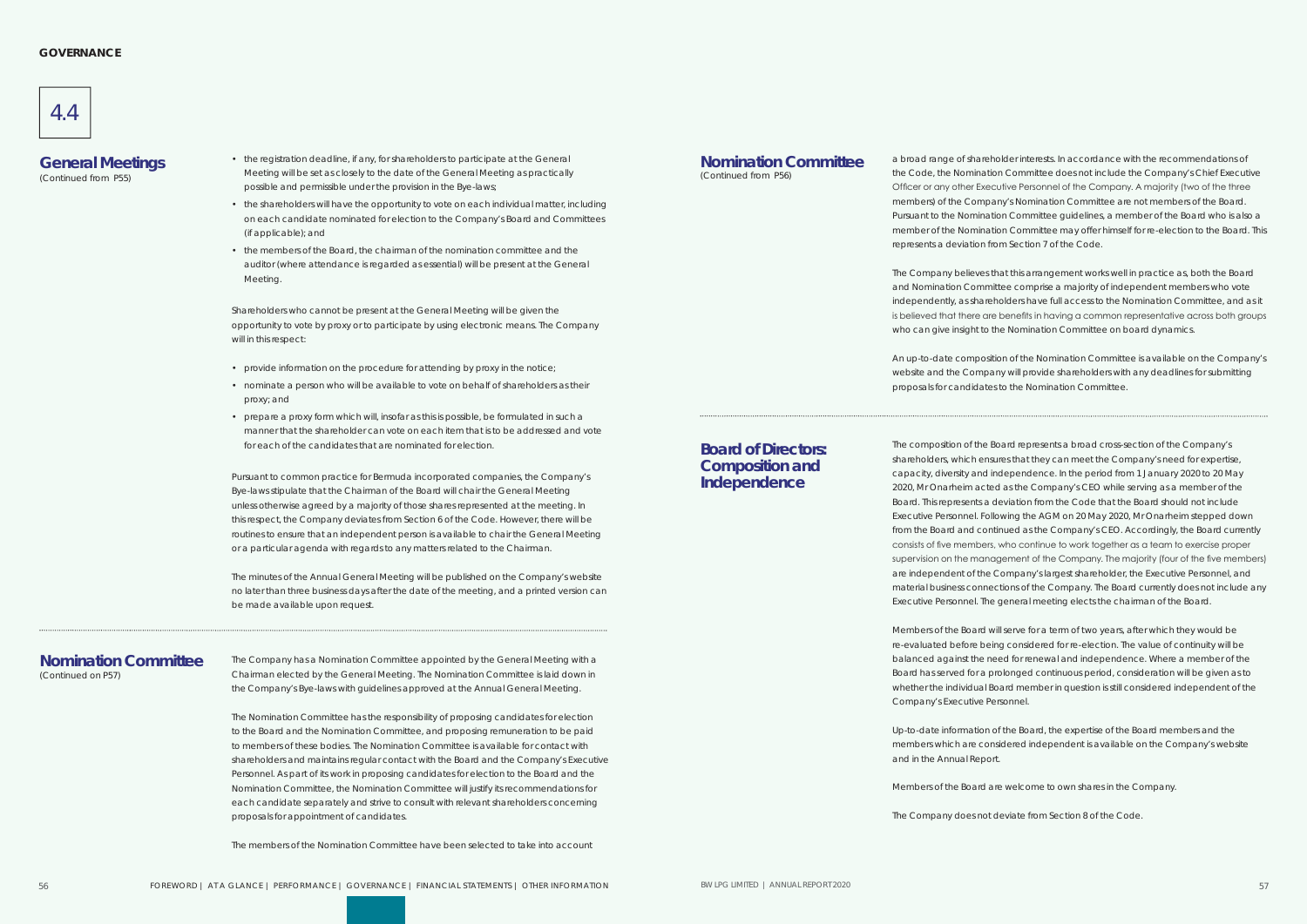

The Board is ultimately responsible for the management of the Company and for supervising its day-to-day management. The duties and tasks of the Board are detailed in the Company's Bye-laws. The Board has issued instructions for its own work as well as for the Executive Personnel with particular emphasis on clear internal allocation of responsibilities and duties. This Report and the instructions issued by the Board is based on the view that all decisions of unusual character or major importance rests with the Board, and the authority given to the CEO and other Executive Personnel is not considered to be of unusual character or major importance by the Company.

The Company has put in place guidelines which require the Directors and Officers of the Company and Executive Personnel to notify the Board if they directly or indirectly have a material interest in any transaction carried out by the Company. Members of the Board of Directors and Executive Personnel cannot consider items in which they have a special and prominent interest so that such items can be considered in an unbiased and satisfactory way. In order to conduct its work, the Board each year fixes in advance a number of regular scheduled meetings for the following calendar year, although additional meetings may be called by the Chairman. The directors will normally meet in person but if so allowed by the Chairman, may participate in the meeting by means of electronic communications. Minutes in respect of the meetings of the Board are kept by the Company in Bermuda.

The Board has established an Audit Committee as a preparatory and advisory committee for the Board, consisting of two members, both of which are also members of the Board. Both members of the Audit Committee are independent.

The Board has also established a Remuneration Committee in order to ensure thorough and independent preparation of matters relating to compensation paid to the Executive Personnel. The Remuneration Committee consists of two members, both of which are also members of the Board, and one of the two members are not independent of the Company's largest shareholder. This represents a deviation from Section 9 of the Code.

Additionally, a Nomination Committee has been established, consisting of one Board member and two non-Board members. Details on the various board committees are available on the Company's website.

The Board carries out an annual evaluation of its performance and expertise. The various Board Committees are also reviewed for their effectiveness in executing their responsibilities.

## **The Work of the Board of Directors**

The Board ensures that the Company has sound internal control procedures and systems to manage its exposure to risks related to the conduct of the Company's business, to support the quality of its financial reporting, and to ensure compliance with laws and regulations. Such procedures and systems will contribute to securing shareholders' investment and the Company's assets and creating value for stakeholders.

Management and internal control is based on Company-wide policies and internal guidelines in addition to implementation and follow–up of a risk assessment process. The Company's risk management system is central to the Company's internal controls and

## **Risk Management and Internal Control**

ensures that the guidelines for integrating considerations related to stakeholders into its creation of value are known and adhered to.

#### **Risk Management and Internal Control** (Continued from P58)

The Board carries out an annual review of the Company's most important areas of exposure to risk and its internal control arrangements, and an annual supervisory plan for internal audit work is approved by the Audit Committee. The internal auditor is independent from the Executive Personnel and reports directly to the Audit Committee. The Audit Committee follows up on internal controls in connection with quarterly reviews of the Group's financial reporting.

The Company does not deviate from Section 10 of the Code.

(Continued on P59)

The Annual General Meeting of the Company decides the remuneration of the Board. The remuneration of the directors reflects its competence, level of activity, responsibility, use of resources and the complexity of the business activities.

The remuneration of the directors is not linked to the Company's performance and the directors do not receive profit-related remuneration, share options or retirement benefits

from the Company.

Directors and/or companies with whom Directors are associated shall not normally undertake special tasks for the Company in addition to the directorship. However, if they do so, the entire Board shall be informed, and the fee will be approved by the Board.

The Company does not deviate from Section 11 of the Code.

The Board has established guidelines that set out the main principles applied in determining the salary and other remuneration of the Executive Personnel. The Guidelines for Executive Remuneration are communicated at the Annual General Meeting and are also made available on the Company's website. Any change in these guidelines will be formally communicated at the Annual General Meeting and updated on the website. Since the Guidelines for Executive Remuneration is not a requirement under Bermuda law, the Annual General Meeting has not voted over the guidelines and this represents a deviation from Section 12 of the Code.

Remuneration of the Executive Personnel is reviewed annually and approved by the Board based on recommendations by the Remuneration Committee. The Remuneration Committee considers the performance of the Executive Personnel and gathers information from comparable companies before making its recommendation to the Board. Such recommendation aims to ensure convergence of the financial interests of the Executive Personnel and the shareholders. Performance-related remuneration to Executive Personnel are not subject to an absolute limit. This represents a deviation from Section 12 of the Code.

Details of Executive Personnel's remuneration and any share option programs can be found in the Company's Consolidated Financial Statements.

#### **Remuneration of the Board of Directors**

#### **Remuneration of Executive Personnel**